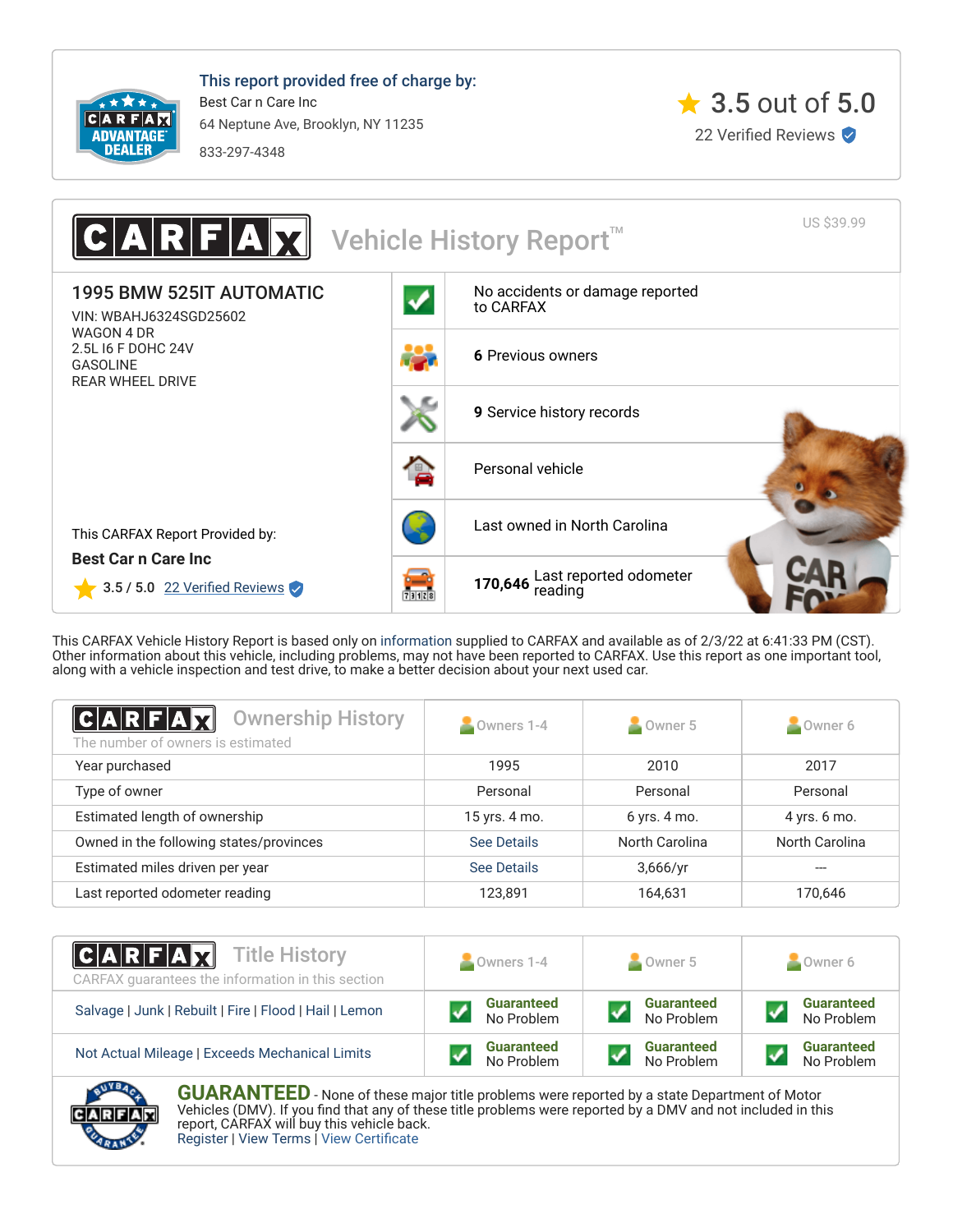<span id="page-1-0"></span>

| <b>Additional History</b><br>$\textbf{C} \textbf{A} \textbf{R} \textbf{F} \textbf{A} $<br>Not all accidents / issues are reported to CARFAX | Owners 1-4                                    | $\sim$ Owner 5                                   | Owner 6                                              |
|---------------------------------------------------------------------------------------------------------------------------------------------|-----------------------------------------------|--------------------------------------------------|------------------------------------------------------|
| <b>Total Loss</b><br>No total loss reported to CARFAX.                                                                                      | No Issues<br>Reported                         | No Issues<br>ᢦ<br>Reported                       | No Issues<br>✔<br>Reported                           |
| <b>Structural Damage</b><br>No structural damage reported to CARFAX.                                                                        | No Issues<br>$\blacktriangledown$<br>Reported | No Issues<br>$\blacktriangledown$<br>Reported    | No Issues<br>$\boldsymbol{J}$<br>Reported            |
| <b>Airbag Deployment</b><br>No airbag deployment reported to CARFAX.                                                                        | No Issues<br>Reported                         | No Issues<br>$\checkmark$<br>Reported            | No Issues<br>$\blacktriangledown$<br>Reported        |
| <b>Odometer Check</b><br>No indication of an odometer rollback.                                                                             | No Issues<br>Indicated                        | No Issues<br>✔<br>Indicated                      | No Issues<br>$\boldsymbol{\mathcal{J}}$<br>Indicated |
| Accident / Damage<br>No accidents or damage reported to CARFAX.                                                                             | No Issues<br>$\blacktriangledown$<br>Reported | No Issues<br>$\overline{\mathbf{v}}$<br>Reported | No Issues<br>$\boldsymbol{J}$<br>Reported            |
| Manufacturer Recall<br>No open recalls reported to CARFAX. Check with an<br>authorized BMW dealer for any open recalls.                     | No Recalls<br>✓<br>Reported                   | No Recalls<br>$\blacktriangledown$<br>Reported   | No Recalls<br>$\blacktriangledown$<br>Reported       |
| <b>Basic Warranty</b><br>No data reported to CARFAX.                                                                                        | No Data Reported                              | No Data Reported                                 | No Data Reported                                     |

<span id="page-1-2"></span><span id="page-1-1"></span>**CARFAX** Detailed History Owner 1 Purchased: 1995 **Low mileage!** This owner drove less than the industry average of 15,000 miles per year. Personal Vehicle 6,825 mi/yr Date Mileage Source **Comments** 05/08/1995 US Customs Vehicle exported from - Germany and imported to - Charleston, SC 05/15/1995 North Carolina Motor Vehicle Dept. Winston Salem, NC Titled or registered as personal vehicle 05/26/1995 North Carolina Inspection Station Winston Salem, NC Passed emissions inspection 05/26/1995 4 North Carolina Motor Vehicle Dept. Winston Salem, NC Title #1517431587 Title or registration issued - First owner reported 06/12/1996 5,288 North Carolina Inspection Station Winston Salem, NC Passed emissions inspection 05/21/1997 8,105 North Carolina Inspection Station Winston Salem, NC Passed emissions inspection 05/27/1998 13,454 North Carolina Inspection Station Winston Salem, NC Passed emissions inspection 05/14/1999 21,214 North Carolina Inspection Station Winston Salem, NC Passed emissions inspection 05/11/2000 29,521 North Carolina Inspection Station Winston Salem, NC Passed emissions inspection 08/30/2000 North Carolina Registration issued or renewed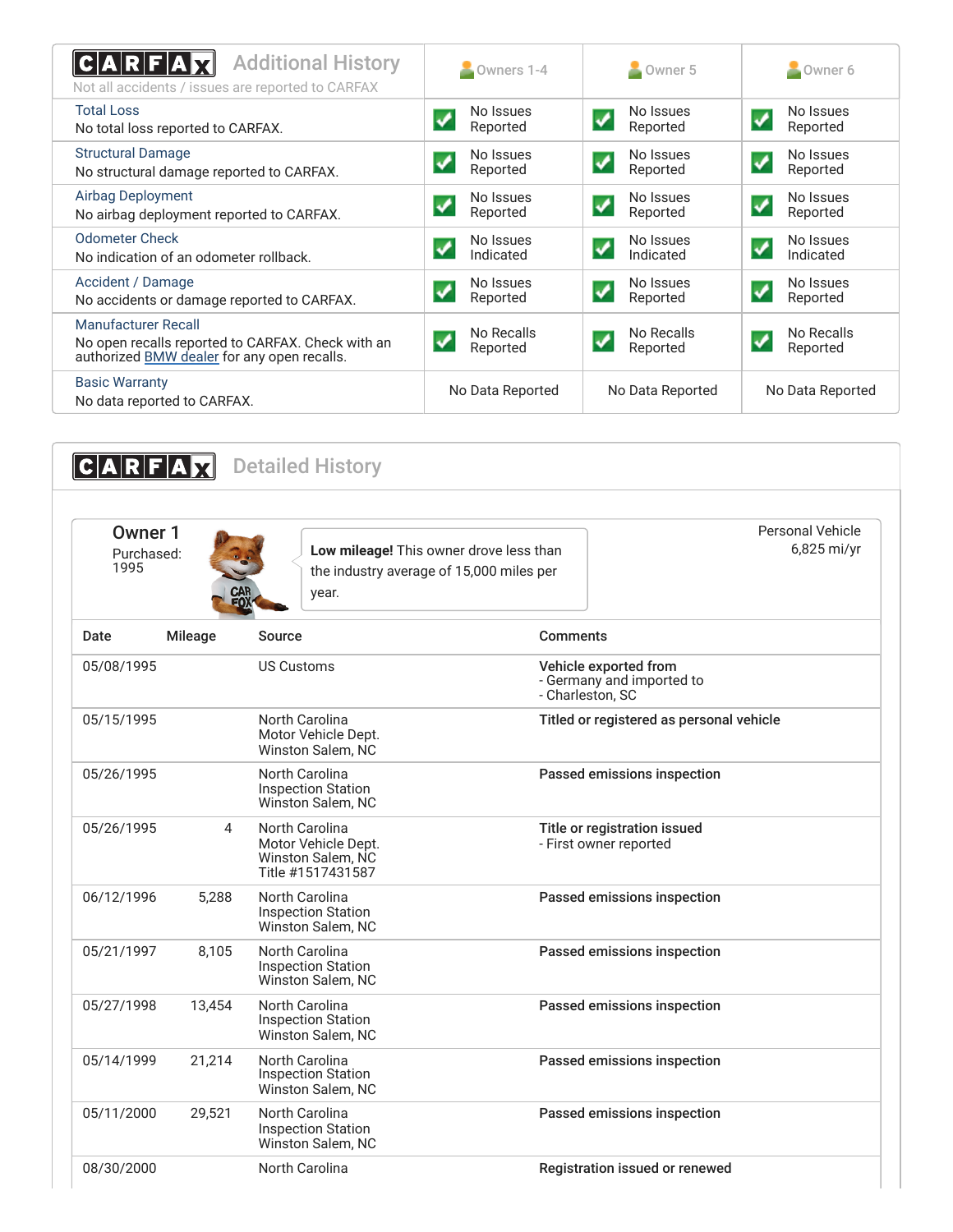|            |        | Motor Vehicle Dept.<br>Winston Salem, NC<br>Title #000001517431587                          |                                                              |
|------------|--------|---------------------------------------------------------------------------------------------|--------------------------------------------------------------|
| 05/14/2001 | 37.513 | North Carolina<br><b>Inspection Station</b><br><b>Winston Salem, NC</b>                     | Passed emissions inspection                                  |
| 05/14/2002 | 46.726 | North Carolina<br><b>Inspection Station</b><br><b>Winston Salem, NC</b>                     | Passed emissions inspection                                  |
| 05/15/2003 | 56.484 | North Carolina<br><b>Inspection Station</b><br><b>Winston Salem, NC</b>                     | Passed emissions inspection                                  |
| 05/19/2004 | 63,431 | North Carolina<br><b>Inspection Station</b><br>Winston Salem, NC                            | Passed emissions inspection                                  |
| 05/11/2005 | 70,205 | North Carolina<br><b>Inspection Station</b><br>Winston Salem, NC                            | Passed emissions inspection                                  |
| 08/21/2006 |        | North Carolina<br>Motor Vehicle Dept.<br><b>Winston Salem, NC</b><br>Title #000001517431587 | Registration issued or renewed<br>- Passed safety inspection |
| 08/16/2007 |        | North Carolina<br>Motor Vehicle Dept.<br>Winston Salem, NC<br>Title #000001517431587        | Registration issued or renewed<br>- Passed safety inspection |
| 07/18/2008 | 90.000 | Online Listing                                                                              | Vehicle offered for sale                                     |

| <b>Owner 2</b> | Purchased: 2008 |                                                                                                                                                    |                                                                                                                        | <b>Personal Vehicle</b> |
|----------------|-----------------|----------------------------------------------------------------------------------------------------------------------------------------------------|------------------------------------------------------------------------------------------------------------------------|-------------------------|
| Date           | <b>Mileage</b>  | Source                                                                                                                                             | Comments                                                                                                               |                         |
| 07/25/2008     |                 | <b>North Carolina</b><br>Motor Vehicle Dept.<br>Fayetteville, NC<br>Title #777967082079115                                                         | Registration issued or renewed<br>- Title or registration issued<br>- New owner reported<br>- Passed safety inspection |                         |
| 09/12/2008     | 92,892          | Valley Auto World, Inc.<br>Fayetteville, NC<br>910-867-7000<br>valleyautoworldvw.com<br>4.5 / 5.0<br>81 Verified Reviews<br>351 Customer Favorites | ← Vehicle serviced<br>- Engine checked                                                                                 |                         |
| 12/10/2008     | 98,240          | Valley Auto World, Inc.<br>Fayetteville, NC<br>910-867-7000<br>valleyautoworldvw.com<br>4.5 / 5.0<br>81 Verified Reviews<br>351 Customer Favorites | Vehicle serviced                                                                                                       |                         |

| Owner 3    | Purchased: 2009 |                                                                                     |                                                                                                                        | Personal Vehicle |
|------------|-----------------|-------------------------------------------------------------------------------------|------------------------------------------------------------------------------------------------------------------------|------------------|
| Date       | Mileage         | Source                                                                              | <b>Comments</b>                                                                                                        |                  |
| 03/13/2009 |                 | North Carolina<br>Motor Vehicle Dept.<br>Fayetteville, NC<br>Title #770620090720015 | Registration issued or renewed<br>- Title or registration issued<br>- New owner reported<br>- Passed safety inspection |                  |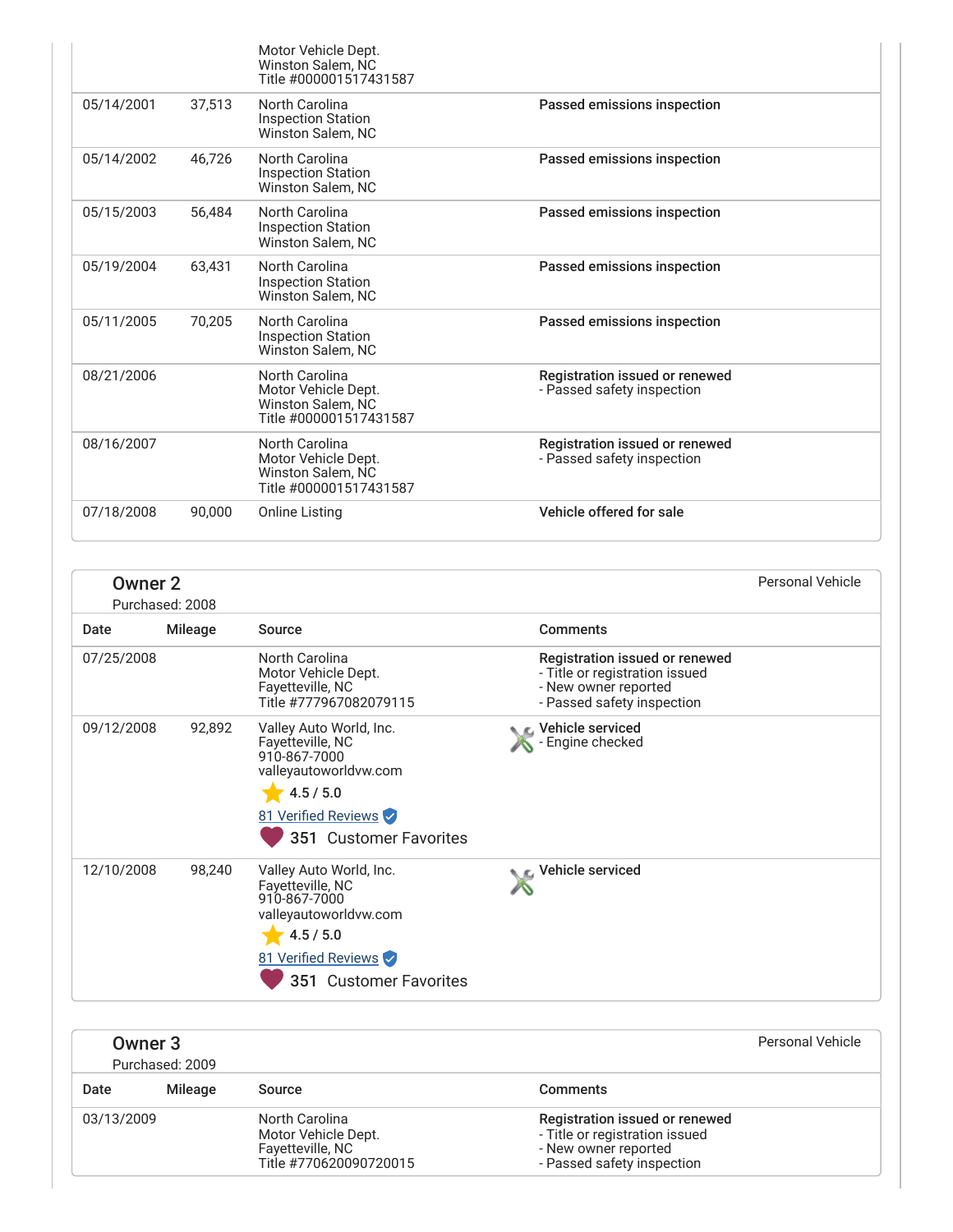| <b>Owner 4</b>                       | Purchased: 2009 |                                                                                                                                                                  |                                                                                                                             | <b>Personal Vehicle</b>                             |
|--------------------------------------|-----------------|------------------------------------------------------------------------------------------------------------------------------------------------------------------|-----------------------------------------------------------------------------------------------------------------------------|-----------------------------------------------------|
| Date                                 | Mileage         | Source                                                                                                                                                           | <b>Comments</b>                                                                                                             |                                                     |
| 10/27/2009                           |                 | <b>North Carolina</b><br>Motor Vehicle Dept.<br>Fayetteville, NC<br>Title #774512093008015                                                                       | Registration issued or renewed<br>- Title or registration issued<br>- New owner reported<br>- Passed safety inspection      |                                                     |
| 05/08/2010                           | 123,891         | <b>AAMCO Transmissions &amp; Total Car</b><br>Care<br>Fayetteville, NC<br>800-462-2626<br>aamco.com<br>4.1 / 5.0<br>12 Verified Reviews<br>36 Customer Favorites | <b>NE</b> Vehicle serviced<br>Transmission checked                                                                          |                                                     |
| <b>Owner 5</b><br>Purchased:<br>2010 |                 | Low mileage! This owner drove less than<br>the industry average of 15,000 miles per<br>year.<br>EO)                                                              |                                                                                                                             | <b>Personal Vehicle</b><br>3,666 mi/yr              |
| Date                                 | Mileage         | Source                                                                                                                                                           | <b>Comments</b>                                                                                                             |                                                     |
| 09/21/2010                           |                 | North Carolina<br>Motor Vehicle Dept.<br>Garner, NC<br>Title #776538102648073                                                                                    | Registration issued or renewed<br>- Title or registration issued<br>- New owner reported<br>- Passed safety inspection      |                                                     |
| 01/15/2012                           |                 | North Carolina<br>Motor Vehicle Dept.<br>Raleigh, NC                                                                                                             | to a new location                                                                                                           | Registration updated when owner moved the vehicle   |
| 02/20/2012                           |                 | North Carolina<br>Motor Vehicle Dept.<br>Raleigh, NC<br>Title #776538102648073                                                                                   | Registration issued or renewed                                                                                              |                                                     |
| 08/06/2012                           | 148,558         | <b>Wilmington Motorworks</b><br>Wilmington, NC<br>910-399-1795<br>wilmington-motor-works.com<br>4.9 / 5.0<br>78 Verified Reviews<br><b>68 Customer Favorites</b> | C Vehicle serviced<br>- Steering/suspension checked<br>- Lower control arm bushings replaced<br>- Rear shock mount replaced |                                                     |
| 02/12/2013                           |                 | North Carolina<br>Motor Vehicle Dept.<br>Raleigh, NC<br>Title #776538102648073                                                                                   | Registration issued or renewed                                                                                              |                                                     |
| 10/15/2013                           | 156,930         | Glenwood Village Exxon<br>Raleigh, NC<br>919-782-0419<br>exxonmobilstations.com<br>4.8 / 5.0<br>16 Verified Reviews<br>90 Customer Favorites                     | <b>€</b> Vehicle serviced<br>- Safety inspection performed                                                                  |                                                     |
| 10/15/2013                           |                 | North Carolina<br>Motor Vehicle Dept.<br>Raleigh, NC<br>Title #776538102648073                                                                                   | Registration issued or renewed                                                                                              |                                                     |
| 01/06/2015                           |                 | North Carolina<br>Motor Vehicle Dept.                                                                                                                            | Registration issued or renewed                                                                                              | - Registration updated when owner moved the vehicle |

to a new location

Wilmington, NC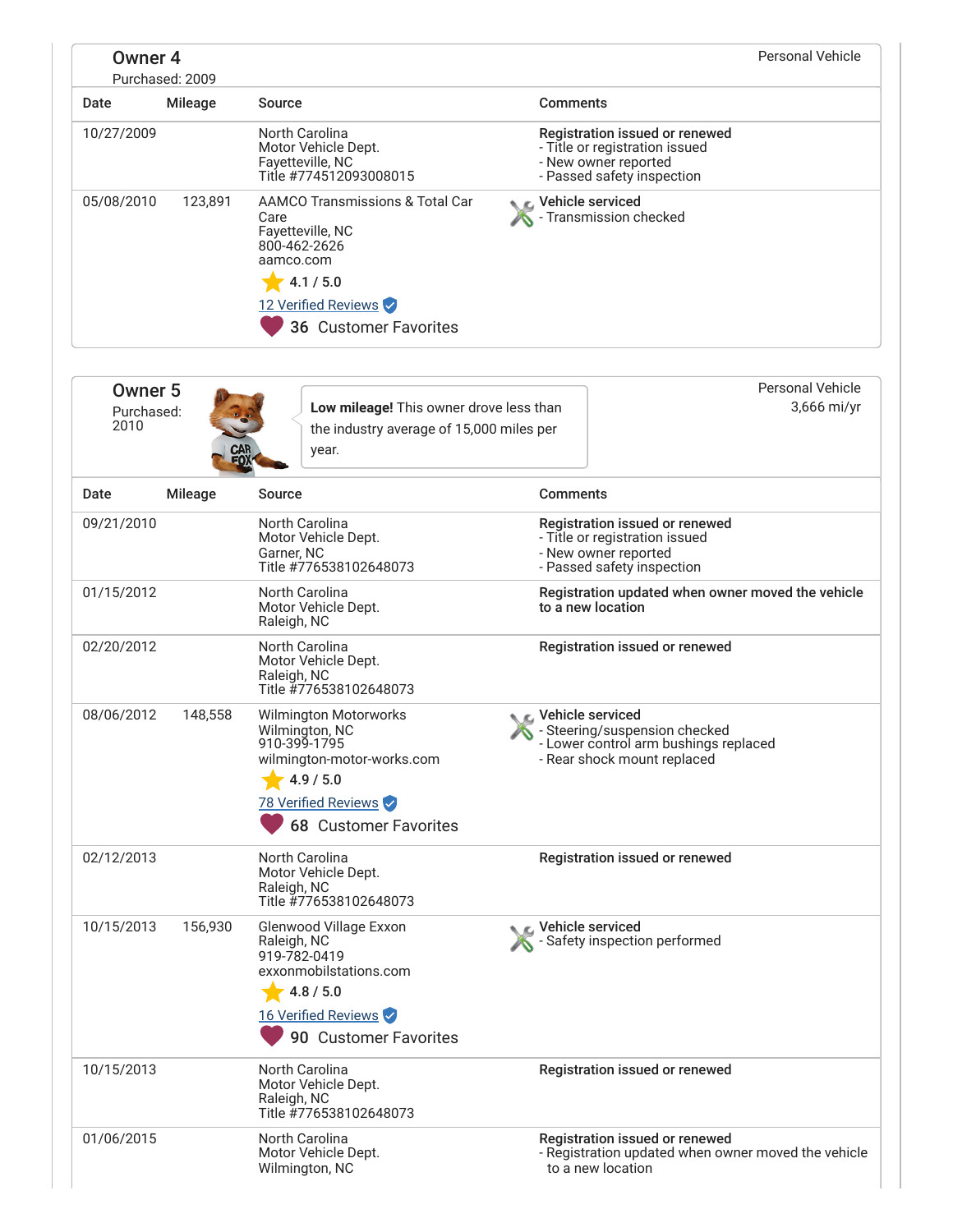|            |         | Title #776538102648073                                                                                                                        |                                                                                                            |
|------------|---------|-----------------------------------------------------------------------------------------------------------------------------------------------|------------------------------------------------------------------------------------------------------------|
| 01/16/2016 | 164,540 | <b>PROLUBE INC 2</b><br>Wilmington, NC<br>910-790-5533<br>prolubeinc.com/<br>4.7 / 5.0<br>59 Verified Reviews<br><b>66 Customer Favorites</b> | Vehicle serviced<br>Safety inspection performed                                                            |
| 02/19/2016 |         | North Carolina<br>Motor Vehicle Dept.<br>Wilmington, NC<br>Title #776538102648073                                                             | Registration issued or renewed<br>- Registration updated when owner moved the vehicle<br>to a new location |
| 12/23/2016 | 164,631 | <b>PROLUBE INC 2</b><br>Wilmington, NC<br>910-790-5533<br>prolubeinc.com/<br>4.7 / 5.0<br>59 Verified Reviews<br><b>66 Customer Favorites</b> | ic⊾ Vehicle serviced<br>Safety inspection performed                                                        |
| 01/04/2017 |         | <b>North Carolina</b><br>Motor Vehicle Dept.<br>Wilmington, NC<br>Title #776538102648073                                                      | Registration issued or renewed                                                                             |

| Owner 6    | Purchased: 2017 |                                                                                        | <b>Personal Vehicle</b>                                                                                    |
|------------|-----------------|----------------------------------------------------------------------------------------|------------------------------------------------------------------------------------------------------------|
| Date       | Mileage         | Source                                                                                 | <b>Comments</b>                                                                                            |
| 02/13/2017 |                 | North Carolina<br>Motor Vehicle Dept.<br>Chapel Hill, NC<br>Title #777769170445004     | Title or registration issued<br>- New owner reported                                                       |
| 02/28/2018 |                 | <b>North Carolina</b><br>Motor Vehicle Dept.<br>Durham, NC<br>Title #777769170445004   | Registration issued or renewed                                                                             |
| 06/20/2019 |                 | <b>North Carolina</b><br>Motor Vehicle Dept.<br>Durham, NC<br>Title #777769170445004   | Registration issued or renewed                                                                             |
| 02/28/2020 |                 | North Carolina<br>Motor Vehicle Dept.<br>Durham, NC<br>Title #777769170445004          | Registration issued or renewed                                                                             |
| 04/27/2021 |                 | North Carolina<br>Motor Vehicle Dept.<br>Durham, NC<br>Title #777769170445004          | Registration issued or renewed<br>- Registration updated when owner moved the vehicle<br>to a new location |
| 09/06/2021 |                 | Audi Volkswagen of Naples<br>Naples, FL<br>239-302-3287<br>vwofnaples.com<br>4.7 / 5.0 | Vehicle offered for sale                                                                                   |
|            |                 | 686 Verified Reviews                                                                   |                                                                                                            |
|            |                 | 8,973 Customer Favorites                                                               |                                                                                                            |
| 09/08/2021 |                 | <b>Service Facility</b>                                                                | Vehicle reconditioned                                                                                      |
| 09/20/2021 |                 | Audi Volkswagen of Naples<br>Naples, FL<br>239-302-3287                                | Vehicle sold                                                                                               |